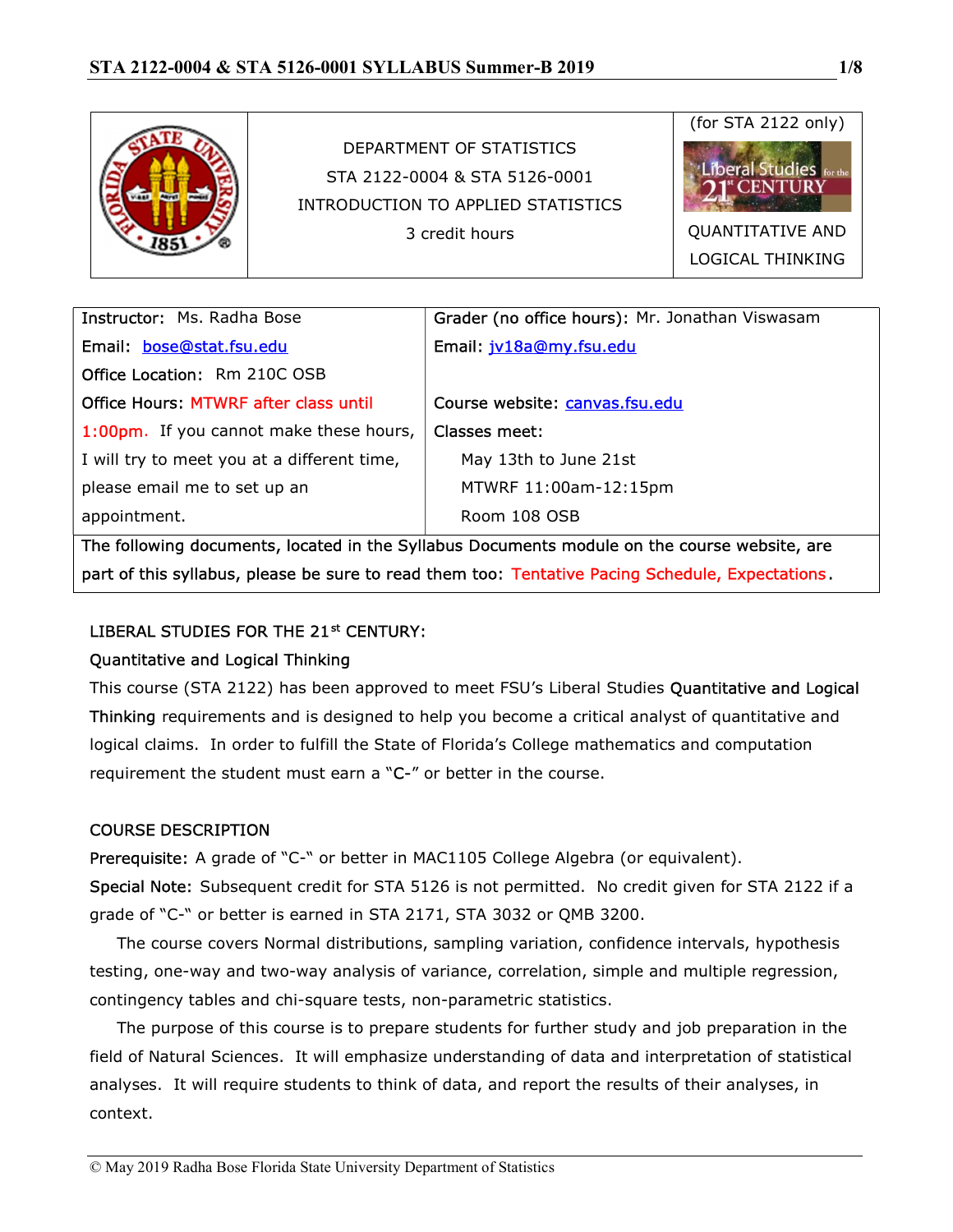#### COURSE OBJECTIVES

By the end of the course, students will demonstrate the ability to:

(1) Select and apply appropriate methods (i.e., mathematical, statistical, logical, and/or computational models or principles) to solve real-world problems.

(2) Use a variety of forms to represent problems and their solutions.

The above two competencies will be assessed in the Liberal Studies Quantitative Assessment for STA2122, which includes a written summary of results.

(3) Use descriptive statistics and graphical methods to summarize data accurately. (4) Use inferential statistics to make valid judgments based on the data available. (5) Select the appropriate statistical tools to analyze a particular problem. (6) Describe the goals of various statistical methodologies conceptually. (7) Develop a healthy skepticism toward statistical studies and their results based on a sensible consideration of the techniques employed.

## REQUIRED MATERIALS

A textbook is not required for this class. However, you will need to read each set of *completely* filled in class notes carefully after we cover them in lecture and before the next assessment. We will fill in the class notes during lectures.

Class notes: You will need to print out class notes from the course website and bring them to class on a regular basis, so please budget some money for printing. The current estimate of your printing costs for the entire term is \$80.00 (about 400 pages @ 20 cents/page). Alternatively, you may fill in the notes via electronic means.

Writing materials: Notepaper and sharpened pencils. Calculator: TI-84 Plus or equivalent.

#### EMAIL & COMMUNICATION

 $\sim$  Please turn on the course notifications in Canvas by going to Account / Notifications / and checking the *Notify me right away* option for all of the items under Course Activities.  $\sim$  Apart from face-to-face conversation in the classroom and during office hours, I will communicate with you by

- + updating the Class Log on the course website,
- + sending emails to your @my.fsu.edu account, and
- + posting announcements on the course website.

Please check the above electronic locations every day.

 $\sim$  If you email us, please send from your  $Q_{\text{my,fsu.edu}}$  account.

 $\sim$  If you email us with an enquiry that was already addressed in the Class Log, in a class email, in

a course announcement or in one of the syllabus documents, you may not get a response.

 $\sim$  Send assessment-related questions at least 24 hours before the assessment is due to begin.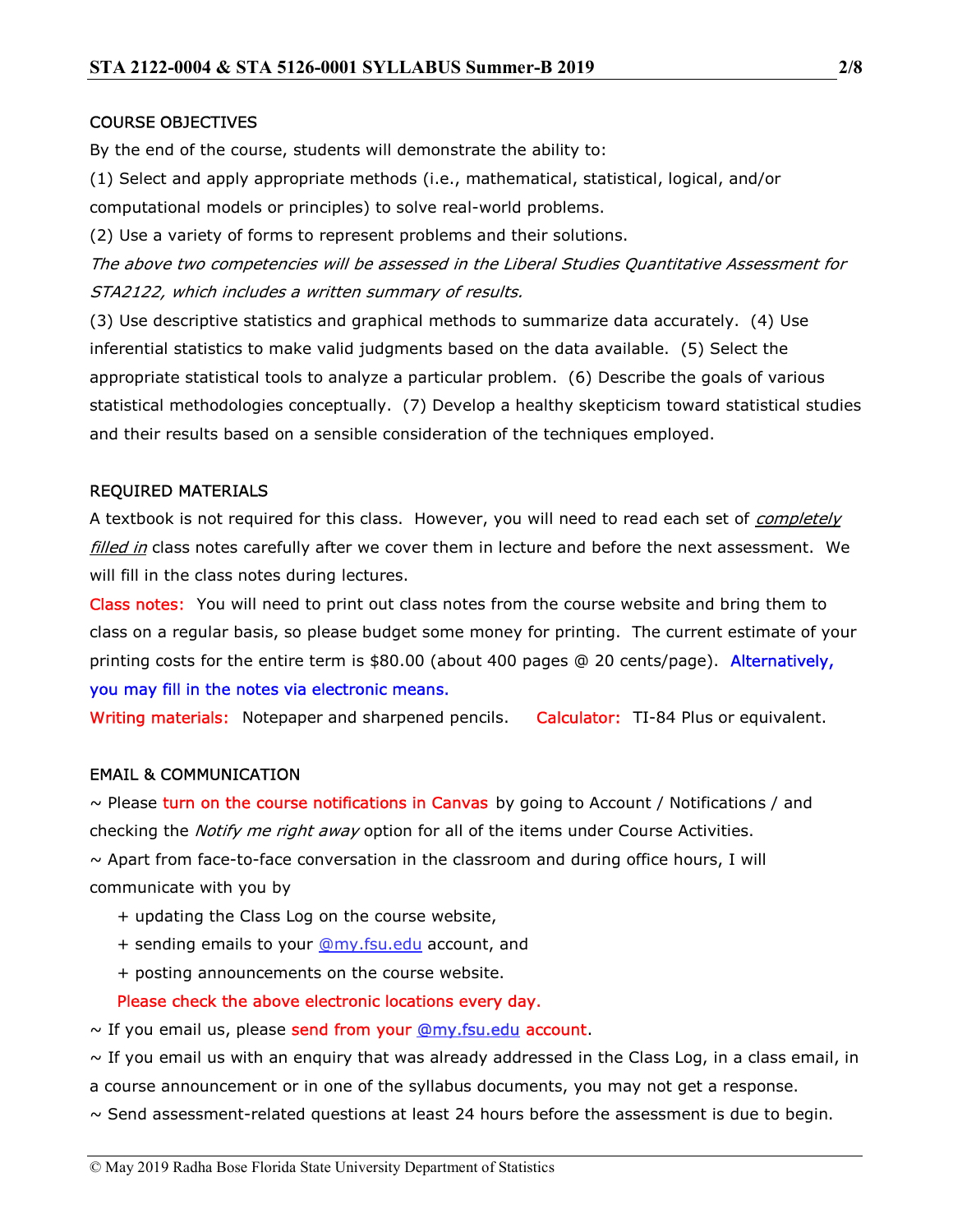$\sim$  Be aware that email sent from outside the FSU domain may not get through to us, so if you send an email and you don't get a response within two working days, please try to meet us in person before class or after class or during office hours.

 $\sim$  In general, if you email us and you don't get a response within two working days, and if you are still attending classes and are not confined off-campus, please talk to us in person before class or after class or during office hours.

## ASSESSMENT AND GRADING

We will allow absolutely no make-ups, no extra credit assignments, and in general, no opportunities for grade improvement, after the Last Day of Class, so please do your best during the term. Assessments that are not taken will receive a zero grade. Your overall course grade will consist of the following:

| <b>Unannounced Assessments</b> | 15%              |
|--------------------------------|------------------|
| <b>Online Quizzes</b>          | 10%              |
| <b>LSQA</b>                    | 10%              |
| Tests 1 & 2                    | 10% each = $20%$ |
| Tests 3, 4 & 5                 | 15% each = $45%$ |
| Total                          | 100%             |

#### Unannounced Assessments (15%)

We will have several unannounced assessments in the classroom, in the form of quizzes or group activities or attendance-taking. You should therefore attend class every day, stay from the beginning until the end, and review the previous day's lesson before coming to class each day. You should also pay attention in class because the quizzes may cover the same day's material. There may be more than one unannounced assessment in one class period. To accommodate absences, regardless of the reason for the absence and regardless of whether you have documentation or not, we will drop the lowest 5 grades. If you incur more than 5 absences, you will need to provide documentation for ALL of the absences in order to be granted additional drops.

#### Online Quizzes (10%)

We will have several short online quizzes. These quizzes will be designed to see if you are engaged in the course and up-to-date with what is being taught. They will be testing both knowledge gained and effort put in. They will be open-notes, and multiple attempts will be allowed over 2-3 days. A generous amount of time will be allowed per attempt. There will be no drops, no make-ups, and no extensions.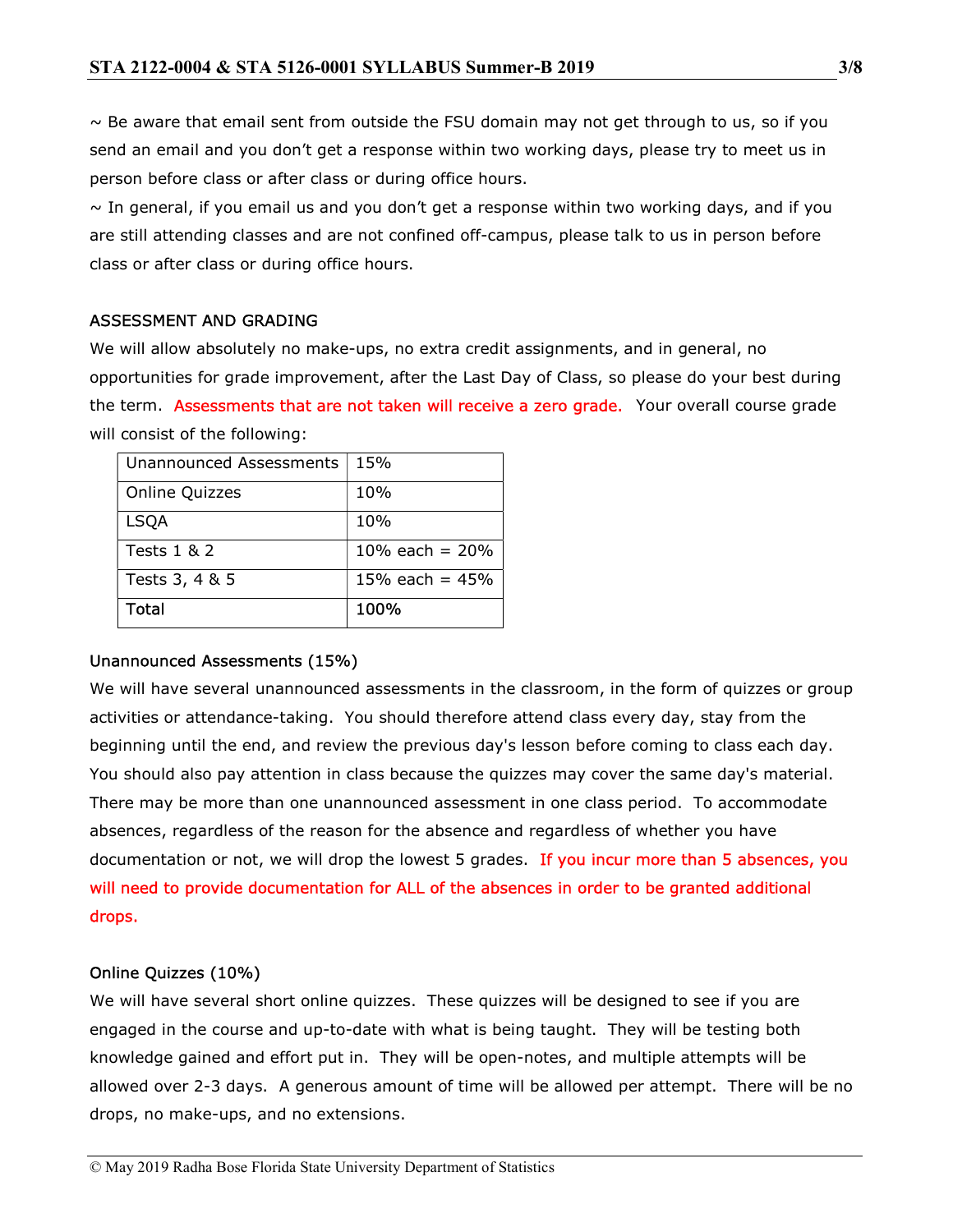## LSQA (10%) & Tests 1-5 (65% total)

Not dropped; make-up allowed if absent for an acceptable reason with documentation.

For the LSQA and Tests 1-4, please

- email me within 2 calendar days of the absence,

- send me documentation within 7 calendar days of the absence, and

- make up the missed assessment within 7 calendar days of the absence.

For Test 5, please contact me immediately and we'll take it from there.

Will generally not be cumulative, except in the sense that the material is naturally cumulative. The questions will include a few question types that were not previously presented in the class notes or exercises, but these question types will cover material that was definitely previously presented. This means that you should aim to learn the concepts and not just learn how to answer particular types of questions.

You may use ONE 8½"x11" self-planned self-handwritten back-and-front original sheet of notes for each assessment. Your notesheet must be labeled with your name and the assessment for which it is being used, for example, "Jason Bourne Test 3". The notesheet will be collected with your question paper, so please take a picture of it for your own records. Please do not bring typed up sheets, photocopies of any sort, electronically copy-pasted collages or hard-paper cutand-pasted collages. Please do not bring cheat sheets provided by a tutor or tutoring agency, or any other person or organization.

You may use a TI-84 Plus or equivalent calculator. You must bring your own calculator because sharing of calculators is not permitted. You may not use someone else's calculator, not even after they have turned in their paper.

You may not use a phone for any purpose whatsoever, not even as a calculator. Your phone must be stored out of view and be silent for the entire period.

You will need to sign the roster every time; please make sure you do so.

Only one sitting is allowed. Re-taking a paper that you took before is not permitted.

Graded papers are not returned, but you may view your papers during office hours.

If we believe that you or persons sitting near to you are engaging in academic dishonesty or have previously engaged in academic dishonesty, we may ask you to move to a different seat. This will be a subjective judgment on our part. In such situations you should move to the indicated seat as quickly and as quietly as possible in order to keep distraction to a minimum during testing.

We reserve the right to impose a penalty on your grade if you violate any of the guidelines above.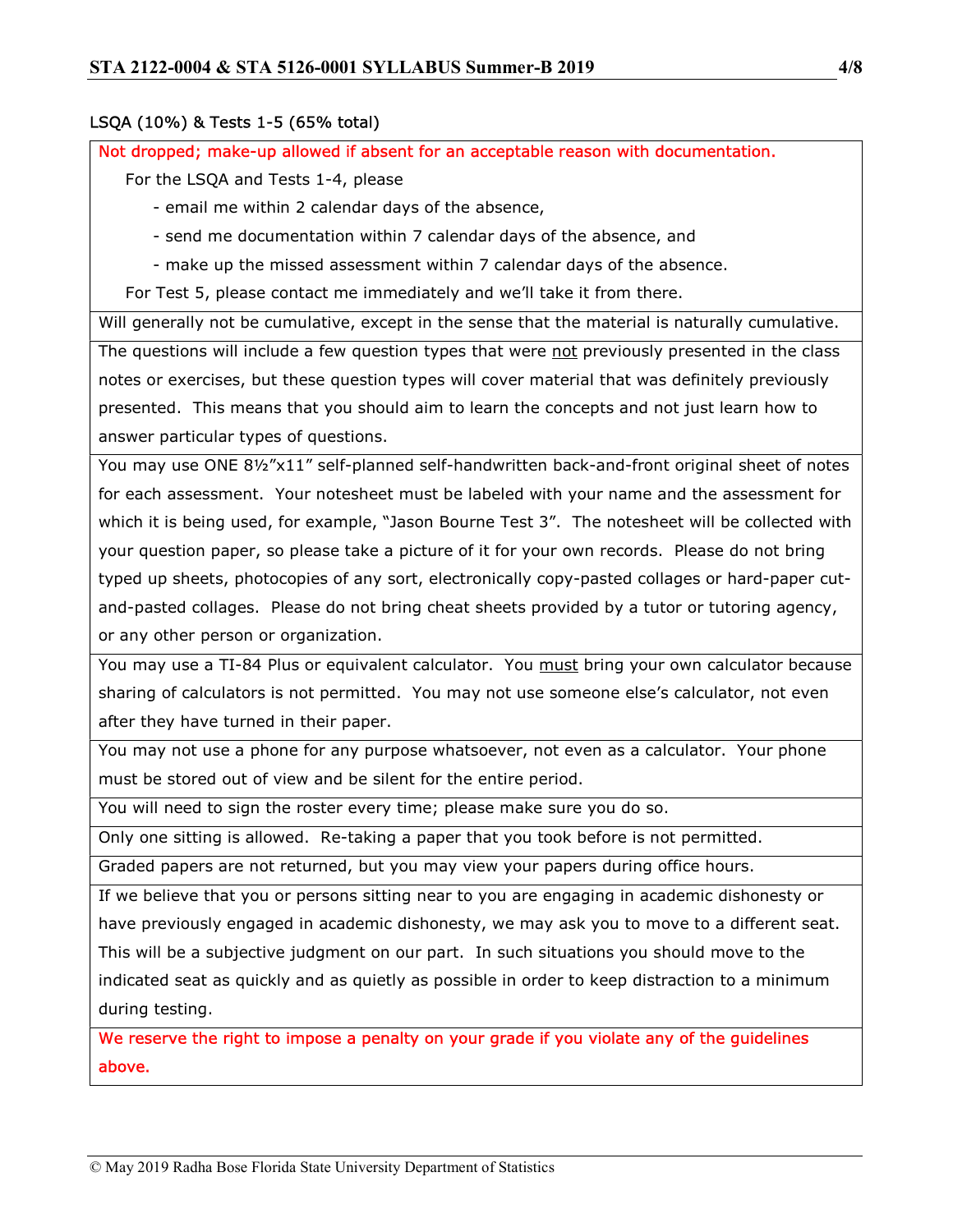#### Test Question Security & Academic Honesty

 The following pledge and affirmations will be on major assessments (wording may vary slightly). We regret to say that if you do not sign the pledge and affirmations, we will not grade your paper and your grade will be zero. Please bear in mind that academic dishonesty and question disclosures reduce the worth of the academic qualification that you are working toward.

 I pledge that I will never disclose the questions herein to anyone, and I will not discuss them with anyone other than my course instructor or my TA. I understand that if I break this pledge at any time, the grade that I earn on this paper will be reduced to zero and my overall numerical course grade will be calculated, or re-calculated, accordingly, and my course letter grade will be demoted if necessary.

 I affirm that I did not receive help with this assessment and I affirm that I did not help anyone with this assessment.

#### Receiving a grade of "Incomplete"

A request for a grade of "Incomplete" will

 $\sim$  NOT be granted if you have completed the coursework, excluding the allowable absences.

 $\sim$  be granted only if both of the following conditions are satisfied:

- (1) the only assessment that you have yet to take is Test 5, and
- (2) your course grade excluding Test 5 is a passing grade.

#### Overall Course Grade

Please ignore the grade totals or averages that you may see on the course website; they are not correct. In this class, we only store and display individual assessment grades on the course website, we do not do grade calculations there. All grades will be recorded as percentages, and these percentages (not points) will be used in your overall course grade calculation as described in the following steps:

- (i) UA Average = average of the Unannounced Assessment percentages (except the 5 lowest);
- (ii) OQ Average = average of the Online Quiz percentages;
- (iii) Overall numerical course grade =

#### $0.1*(OQ$  Average + LSQA + Test  $1 + Test$  2) +  $0.15*(UA$  Average + Test  $3 + Test$  + Test  $5$ ;

 (iv) Letter grade selected from the table below after rounding the above numerical grade UP to the next higher whole number.

| Numerical | ∟etter | Numerical | ∟etter | Numerical | Letter          | Numerical | ∟etter | Numerical             | _etter |
|-----------|--------|-----------|--------|-----------|-----------------|-----------|--------|-----------------------|--------|
| $\leq 59$ |        | $67 - 69$ | D+     | $77 - 79$ |                 | $87 - 89$ | B+     | FSU does not award A+ |        |
|           |        | $63 - 66$ | D      | $73 - 76$ | $\sqrt{ }$<br>֊ | $83 - 86$ | B      | $\geq$ 93             |        |
|           |        | $60 - 62$ | D-     | $70 - 72$ |                 | $80 - 82$ | B-     | $90 - 92$             |        |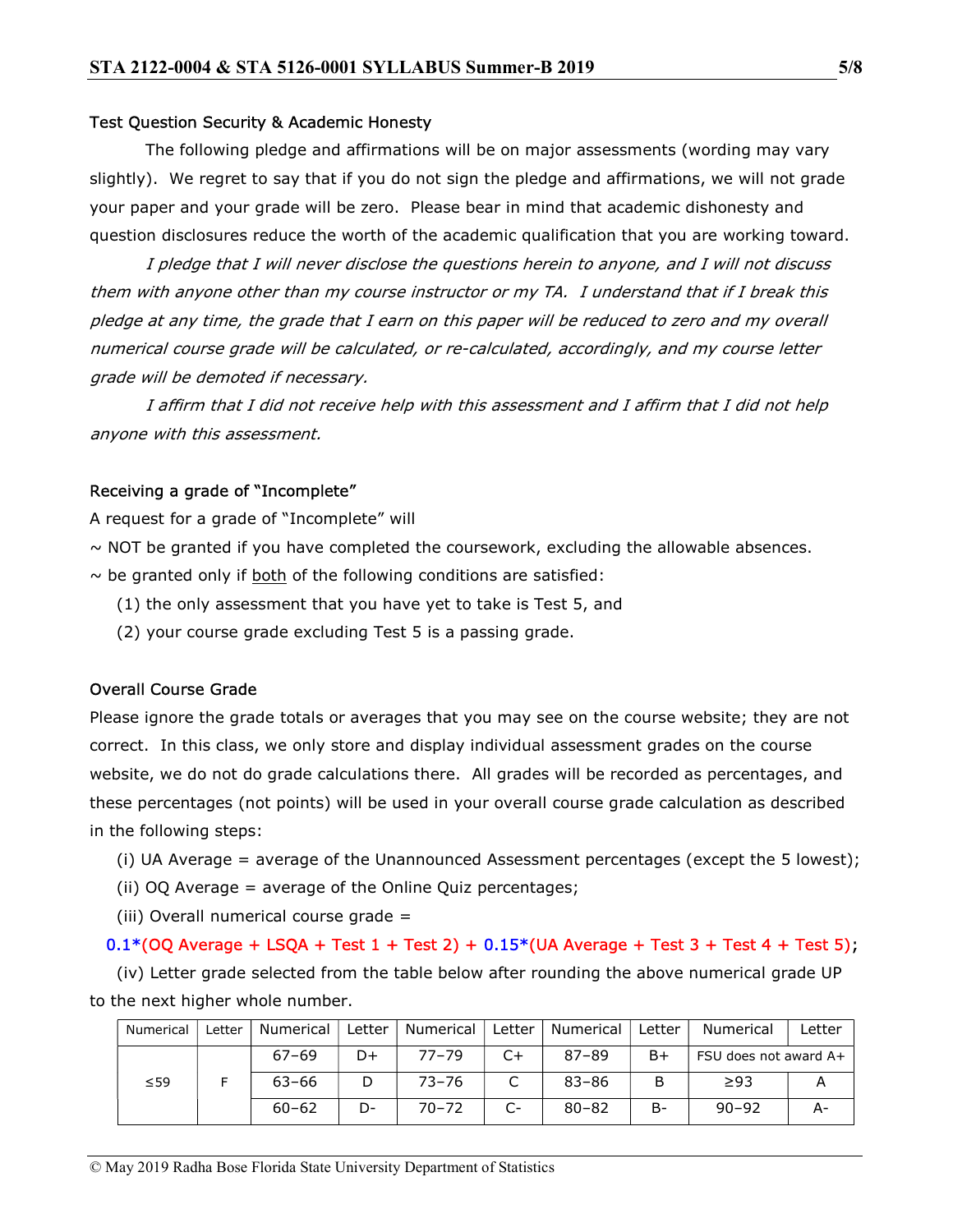#### Missing Grades

 $\sim$  check your grades on the course website every day to make sure your latest grade has been posted; please do this even if you already know your grade

 $\sim$  if a grade is not posted, alert me immediately via email, it is important that you alert us via email so that there will be a record of the fact that you reported the matter

 $\sim$  if you report a missing grade within two working days after the assessment took place, we will do our best to locate the missing grade

 $\sim$  if you report a missing grade more than two working days after the assessment took place, we will not be able to help you and the missing grade will have to remain as a zero grade

## Grading Appeals

During the course of the term, if you believe that a paper was improperly graded, please come to my office hours and talk to me about it within two working days after the grades for that paper are posted on the course website.

# ACADEMIC HONOR POLICY

The Florida State University Academic Honor Policy outlines the University's expectations for the integrity of students' academic work, the procedures for resolving alleged violations of those expectations, and the rights and responsibilities of students and faculty members throughout the process. Students are responsible for reading the Academic Honor Policy and for living up to their pledge to "...be honest and truthful and...[to] strive for personal and institutional integrity at Florida State University." (Florida State University Academic Honor Policy, found at http://fda.fsu.edu/Academics/Academic-Honor-Policy)

# ATTENDANCE, ABSENCE AND DROP/WITHDRAWAL

 $\sim$  Drop and Withdrawal deadlines are given in the University's academic calendar at https://registrar.fsu.edu/calendar/.

 $\sim$  First-day attendance is mandatory per university regulations. Thereafter, I fully expect to see you at every class meeting, and at times I will take attendance as a form of unannounced assessment.

 $\sim$  Lack of future planning, or mismanagement of time and other resources, are not acceptable reasons for being absent.

 $\sim$  Bear in mind that the opportunities presented in this class are made equally available to all students in the class and it is up to each individual to make the most of these opportunities.  $\sim$  In the interests of fairness, we will not do for one student what we cannot do for all students who are likely to request the same.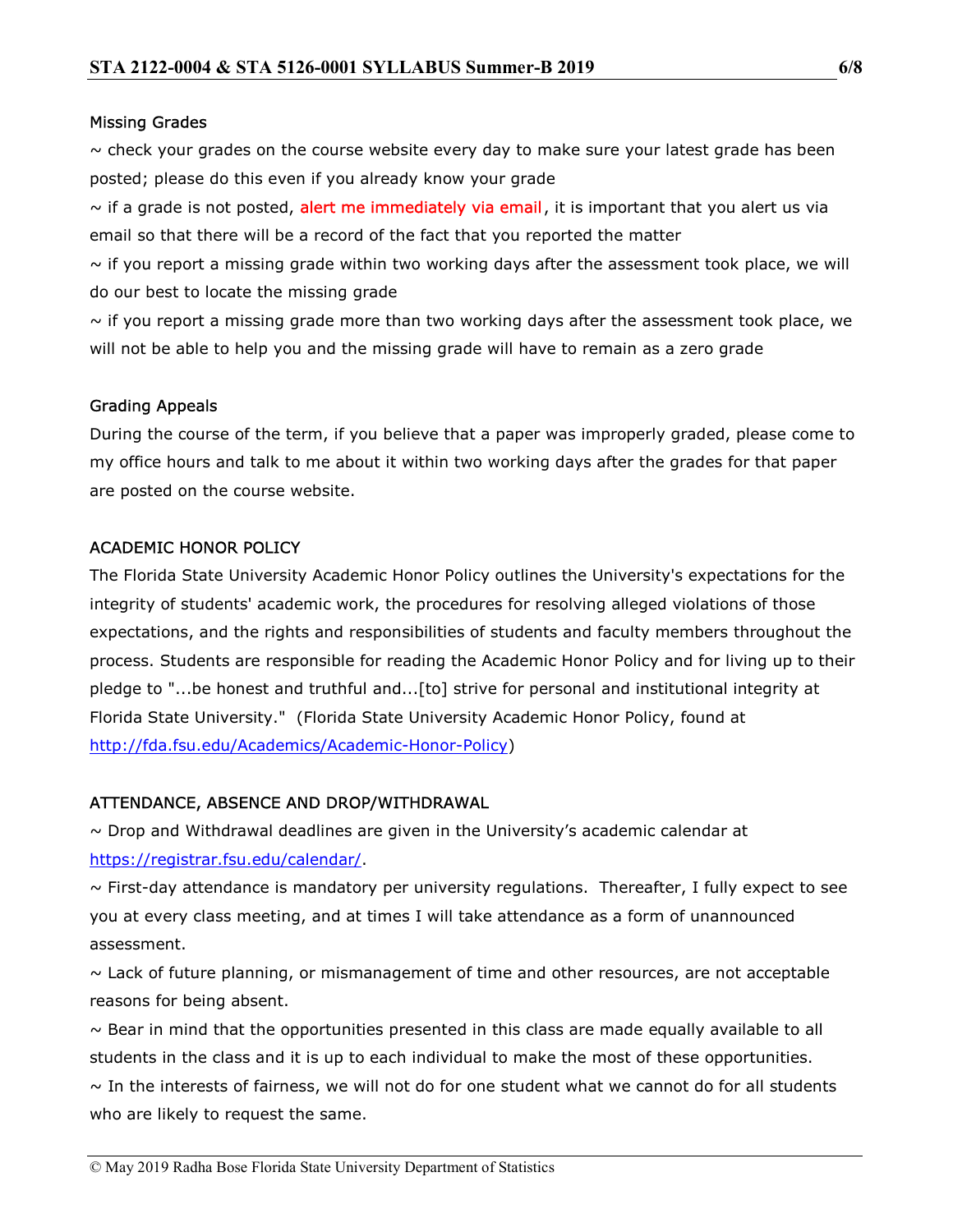$\sim$  If you miss class, you may get the notes from Radha during office hours or from the course website. The filled-in packets will be posted on the course website once they have been completed in lecture. While I will not re-teach entire lessons, I can help with specific questions you may have after you have studied the material and attempted the relevant exercises. Please come to office hours if you have questions.

#### University Attendance Policy

Excused absences include documented illness, deaths in the family and other documented crises, call to active military duty or jury duty, religious holy days, and official University activities. These absences will be accommodated in a way that does not arbitrarily penalize students who have a valid excuse. Consideration will also be given to students whose dependent children experience serious illness.

#### SEXUAL MISCONDUCT AND TITLE IX REPORTING

As an instructor, I am obliged to report all instances of sexual misconduct that I become aware of; I cannot hold such information confidential. If you would like to discuss your situation in confidence, you may contact the Victim Advocate Program (https://dos.fsu.edu/vap/), the University Counseling Center (https://counseling.fsu.edu/), the Employee Assistance Program (https://eap.fsu.edu/), or University Health Services (https://uhs.fsu.edu/).

#### AMERICANS WITH DISABILITIES ACT

Students with disabilities needing academic accommodation should:

- (1) register with and provide documentation to the Student Disability Resource Center; and
- (2) bring a letter to the instructor indicating the need for accommodation and what type.

 Please note that instructors are not allowed to provide classroom accommodation to a student until appropriate verification from the Student Disability Resource Center has been provided.

 In order to meet your needs in this class, the grader and I will both need to know that you require special accommodations, so please email your accommodations letter to both the grader and me in the same email ASAP. It is not appropriate for me to disclose your disability-related information to the grader, and it is not appropriate for the grader to disclose your disabilityrelated information to me, that is why we need you to send the letter to both of us in the same email. That way each of us will know that the other has been informed that you are a student with a disability and then we can coordinate our actions to serve you better.